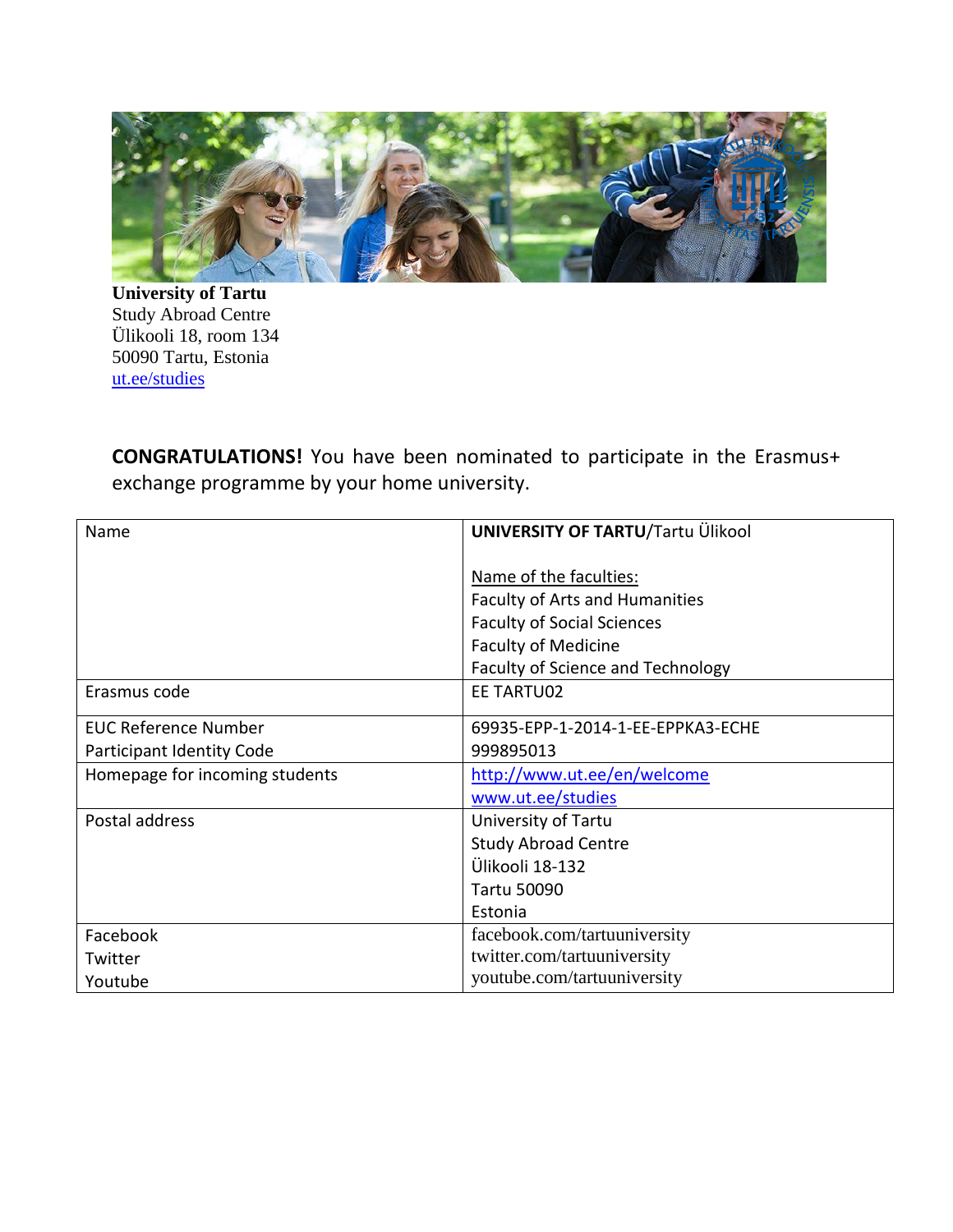### **CONTACT PERSONS**

| Erasmus Student Exchange Coordinator:            | Ms Annika Kalda                                  |
|--------------------------------------------------|--------------------------------------------------|
| incoming Erasmus students                        | Tel: +(372) 737 6085                             |
|                                                  | E-mail: annika.kalda@ut.ee, erasmusin@ut.ee      |
| Traineeship and Student Exchange Coordinator:    | Ms. Piret Saluveer                               |
| incoming and outgoing Erasmus+ ICM, Erasmus+     | Tel: +(372) 737 6019                             |
| Traineeship, Swiss-EU mobility programme         | E-mail: piret.saluveer@ut.ee                     |
| Erasmus Student Exchange Coordinator:            | Ms. Jaanika Haljasmäe                            |
| outgoing Erasmus students                        | Tel: +(372) 737 5151                             |
|                                                  | E-mail: jaanika.haljasmae@ut.ee, erasmus@ut.ee   |
| Senior Specialist of International Cooperation:  | Ms. Karoliina Vilimaa-Pennarun                   |
| incoming Erasmus academic staff                  | Tel: +(372) 737 6164                             |
|                                                  | E-mail: karoliina.v.pennarun@ut.ee               |
| Staff Mobility Specialist: incoming Erasmus non- | Ms. Anneli Miljan                                |
| academic staff                                   | Tel: +(372) 737 5192                             |
|                                                  | E-mail: anneli.miljan@ut.ee                      |
| Departmental coordinators in the faculties:      | http://www.ut.ee/en/international/international- |
| responsible for Erasmus agreements               | partners/erasmus-partners                        |

# **APPLICATION DOCUMENTS AND REQUIREMENTS**

| <b>Application deadlines</b> | Autumn semester: 15 April 2019 (application period 15 March - 15<br>$\bullet$<br>April)<br>Spring semester: 1 November 2019 (application period 1 October $-1$<br>$\bullet$<br>November)                                                                                                                                                                                                                                                                                                                                                                                                |
|------------------------------|-----------------------------------------------------------------------------------------------------------------------------------------------------------------------------------------------------------------------------------------------------------------------------------------------------------------------------------------------------------------------------------------------------------------------------------------------------------------------------------------------------------------------------------------------------------------------------------------|
| Link to application form     | www.ut.ee/en/prospective-students/exchange-students                                                                                                                                                                                                                                                                                                                                                                                                                                                                                                                                     |
| <b>Application documents</b> | <b>Online application, which includes:</b><br>1) Transcript of Records issued by home university in English – must<br>bear an original seal and signature of an authorized official;<br>2) Copy of valid identification document (non-EU applicants $-a$<br>copy of the passport page stating the applicant's personal details);<br>3) Proof of English language skills in English - (not applicable for<br>native speakers and students of the universities where English is the<br>language of instruction);<br><b>New! 4) Learning Agreement or Online Learning Agreement (OLA).</b> |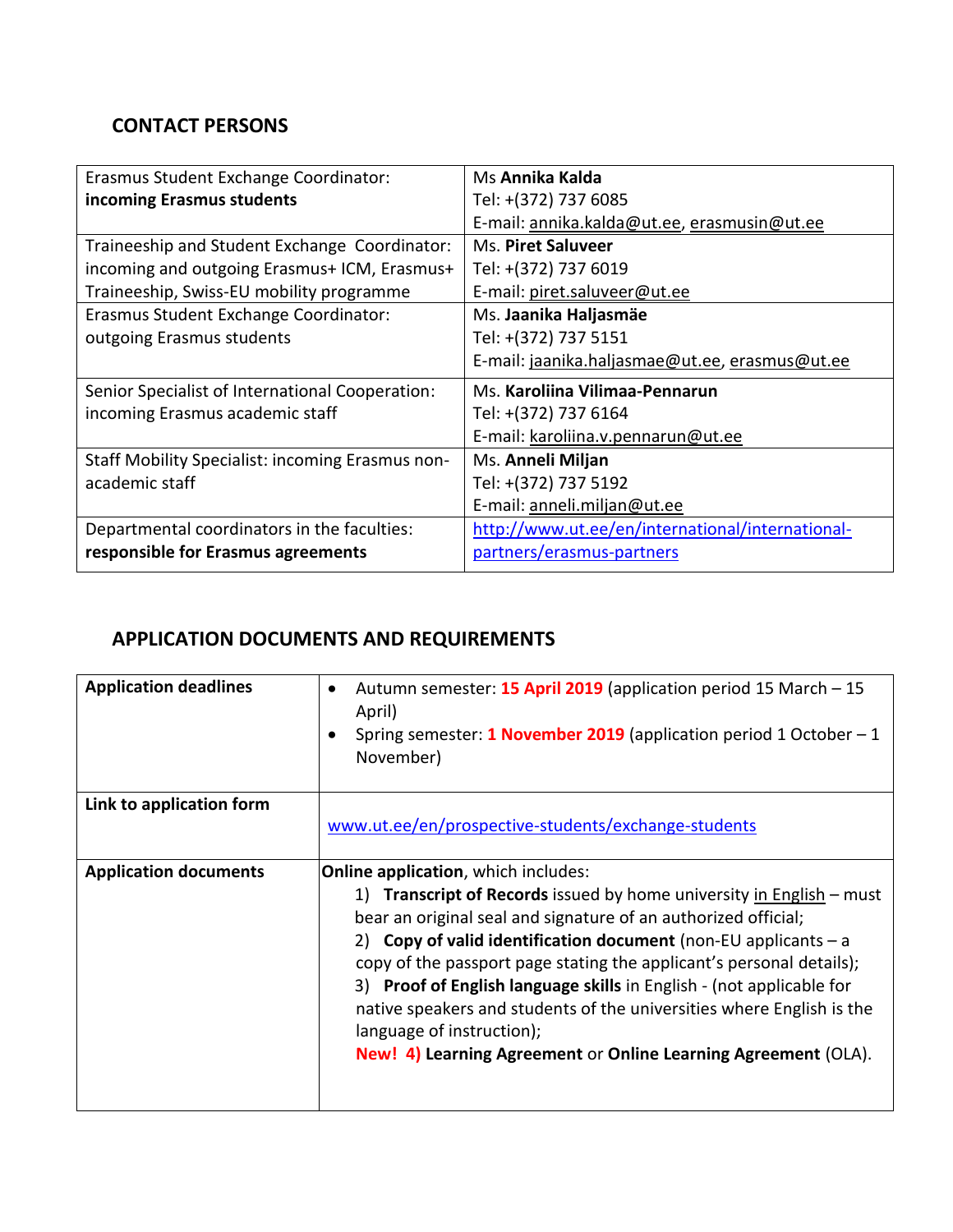# **Additional information about required documents:**

**Proof of English language skills** in English

- Exchange students whose primary language is not English must meet **level B2 requirements** for English proficiency according to the Common European Framework of Reference for Languages. Please view these requirements here: European Levels - [Self Assessment Grid.](http://www.ut.ee/sites/default/files/ut_files/da5a424f8e5f32f1d2b3239b55df9293.pdf)
- **Documented evidence is needed** to demonstrate student's English language proficiency. This could include an official letter from a language instructor at student's home university stating that student's English skills are sufficient to study abroad. If student has taken an international test of the English language (TOEFL, IELTS etc.), please send us a copy of the test score. TOEFL iBT score must be at least 75; minimum IELTS score: 5.5 (no part can be below 5.5). Please note that OLS test is not suitable as proof of English language skills.

### **Learning Agreement (LA)**

- $\triangleright$  In the LA, student should fill in information about receiving institution: University of Tartu (EE TARTU02), Ülikooli 18, 50090, Tartu. Contact person: Annika Kalda, [annika.kalda@ut.ee,](mailto:annika.kalda@ut.ee) (372) 737 6085.
- $\triangleright$  Responsible person in the academic unit at UT– this part will be filled in by UT.
- $\triangleright$  If not possible, it can be also uploaded without home institution responsible person's signature.
- $\triangleright$  UT will sign it when we start to process the documents not beforehand!

### **New! Online Learning Agreement (OLA)** is very welcome!

- $\triangleright$  OLA is filled in by a student and signed electronically by a student, sending institution and receiving institution.
- $\triangleright$  UT responsible person will receive notification about OLA via email. UT contact email will be provided to a student with nomination email.
- $\triangleright$  OLA will be accepted with the signature or declined with further suggestions for the changes.

# **LA or OLA:**

 Student must choose courses from the link:<https://www.ut.ee/en/courses-taught-english> as **only**  these courses are confirmed by the academic units that they are opened for short-term exchange students. This list is updated continuously as soon as we get new information from the academic units.

| <b>Application steps</b> |    | The student must register to the DreamApply system                   |
|--------------------------|----|----------------------------------------------------------------------|
|                          |    | (http://www.ut.ee/en/admissions/how-fill-online-application-         |
|                          |    | dreamapply) and (s) he will be provided with an applicant code, that |
|                          |    | will enable them to follow through with the admissions process       |
|                          |    | online.                                                              |
|                          | 2. | Fill in an online application and correctly upload the required      |
|                          |    | documents to the Dream Apply application system. Submit!             |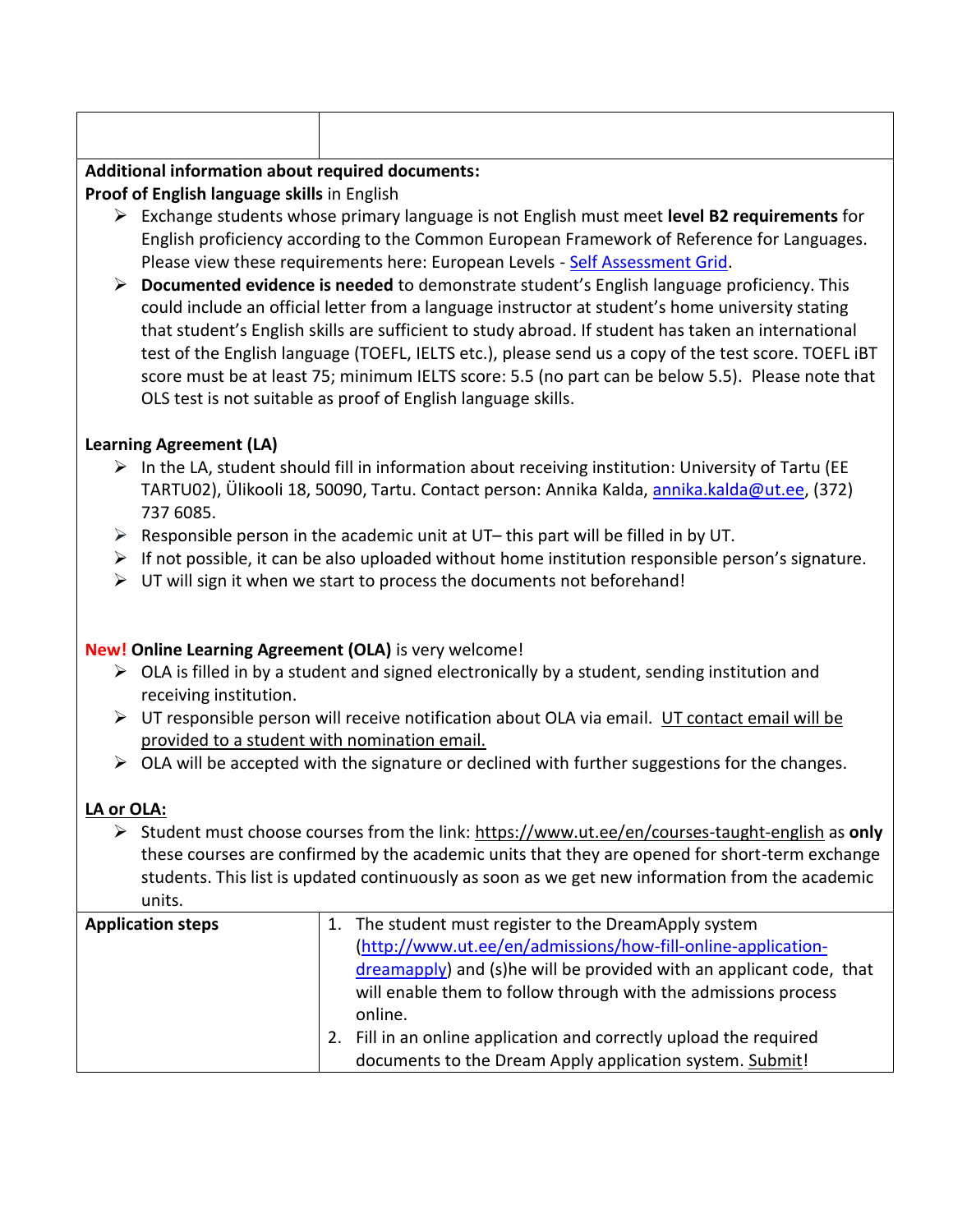|                          | 3. When the student confirms the information provided in the<br>application and submits it, the application is final and cannot be<br>changed. No changes can be made after the application deadline! |
|--------------------------|-------------------------------------------------------------------------------------------------------------------------------------------------------------------------------------------------------|
| Do not send documents by | We <b>do not</b> check documents that are sent by email as all required                                                                                                                               |
| regular post or email!   | documents must be uploaded to the Dream Apply application system.                                                                                                                                     |
| Feedback about the       | Student will get feedback about the documents through the application                                                                                                                                 |
| documents                | system: <b>positive feedback</b> means that everything is correct with the                                                                                                                            |
|                          | application and documents are sent electronically to the academic unit for                                                                                                                            |
|                          | the approval. If student gets <b>feedback</b> offer, it also gives student further                                                                                                                    |
|                          | details what must be improved.                                                                                                                                                                        |

**The decision of admission will be made within 5 weeks after the application deadline as follows:**

- Student will be notified about the decision with **"accepted" offer** through the Dream Apply application system.
- The **admission package** will be sent electronically directly to the student. This includes the Admission Letter, signed Learning Agreement and additional information about housing and visas issues. If required, the student can forward the email to their home university's coordinator as well. OLA will be sent back through the platform.

| <b>Academic calendar</b>         | Autumn semester: from 02.09.2019 to 02.02.2020                        |
|----------------------------------|-----------------------------------------------------------------------|
|                                  | Spring semester: from 10.02.2020 to 28.06.2020                        |
|                                  | See the full academic calendar: http://www.ut.ee/en/academic-calendar |
| Lecture period                   | Usually from the beginning of the semester until the third week of    |
|                                  | December/end of May                                                   |
| <b>Exam period</b>               | Usually from mid-December/May until the end of the semester           |
| <b>Orientation course</b>        | Spring semester: February 6-7th, 2020.                                |
|                                  | Orientation course includes:                                          |
|                                  | Meeting the representatives of the university and Study Abroad        |
|                                  | Centre;                                                               |
|                                  | Introduction to the university's study system; library introduction,  |
|                                  | safety issues, the town in general and other study and non-study      |
|                                  | related issues;                                                       |
|                                  | More information: sisu.ut.ee/gettingstarted/where-and-when            |
| <b>Recommended arrival dates</b> | 1-2 days before the orientation course starts.                        |

#### **ACADEMIC CALENDAR**

#### **COURSE INFORMATION**

| List of courses (in English | ut.ee/en/courses-taught-english                                        |
|-----------------------------|------------------------------------------------------------------------|
| and in other languages)     | Please remember that UT has the right to cancel courses due to         |
|                             | unforeseen circumstances and in case there are less students attending |
|                             | the course than anticipated. The minimum number of attendants is       |
|                             | assigned for each course and is fixed in the Study Information System, |
|                             | UT's official course registration system.                              |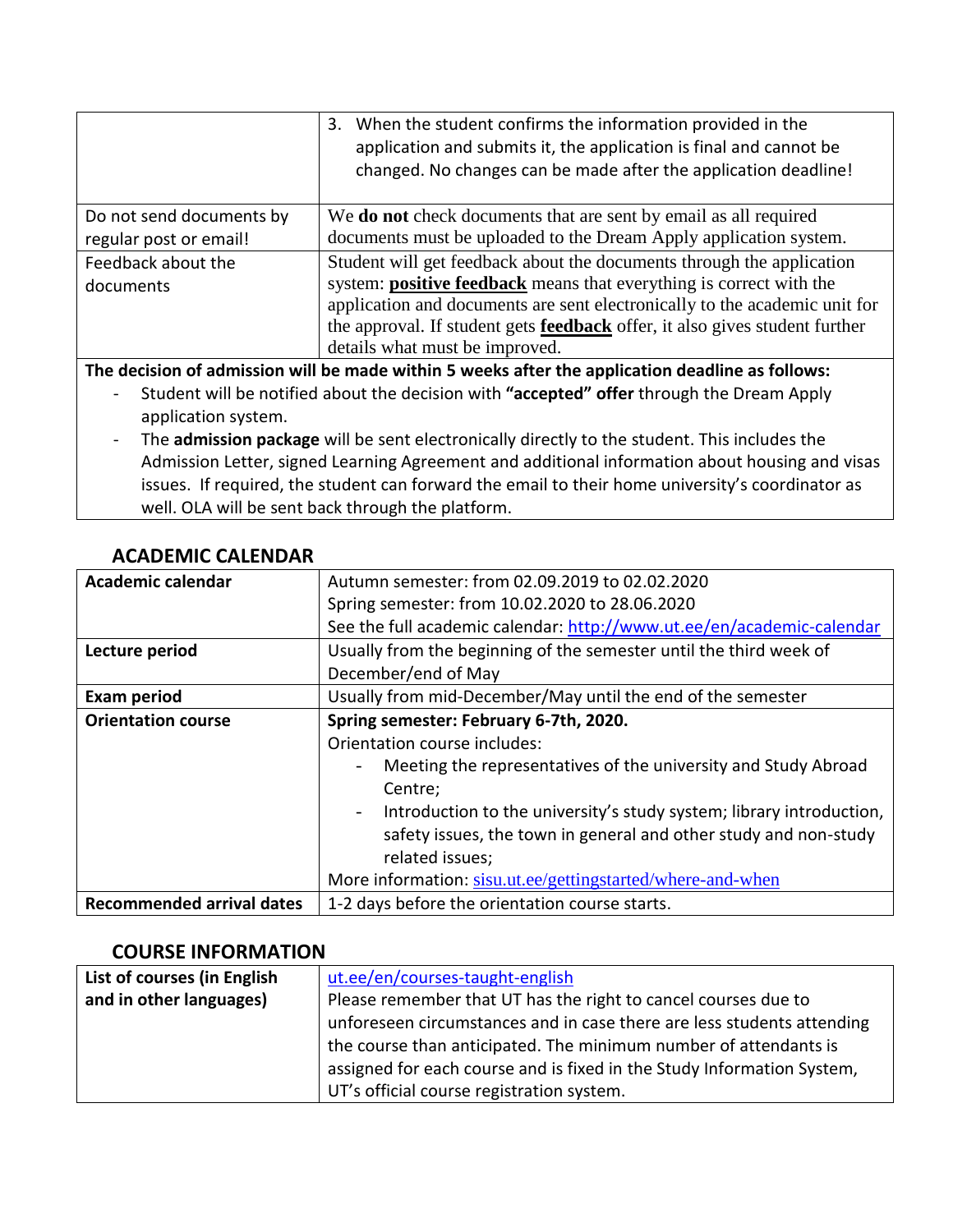#### **Keep in mind!**

- **UT requires that short-term international students take at least 15 ECTS per semester**. Your home institution might also have certain requirements regarding the courses you need to take or amount of credits you need to obtain!
- The list of courses also indicates the **study levels**, to which each course is targeted. Still, some courses may be open for registration even to the levels not specified. Depending on course and the current situation, lower level student can sometimes join higher level courses. You can find this out after your arrival from the academic unit to which the course belongs.
- Each student is free to select courses from different programmes and faculties. However, in the interinstitutional agreements partners have mutually fixed ISCED field. So, an incoming student is required to take at least 50% of the courses from the study field fixed in the particular agreement. Student can see their respective ISCED field in the Dream Apply application system by choosing a mobility. Please note that the 50 % rule is important to be respected. At UT, signing of the Learning Agreement is done by the academics and they expect the 50% rule being followed by incoming students.
- **Course registration** students will receive a username and password for the Study Information System. More detailed information will be sent by the week orientation course starts.
- **Grading system**. UT uses both a differentiated and a non-differentiated grading system to assess the academic progress of students.
	- **Differentiated assessment:**, the students' achievement level of learning outcomes is graded with letter: A- excellent, B – very good, C – good, D –satisfactory, E – sufficient, F – insufficient. The letter expresses achieving of the learning outcomes, as described in [http://www.ut.ee/en/studies/study-regulations/credits.](http://www.ut.ee/en/studies/study-regulations/credits) In Estonia, according to the current legislation, the letters are not translated into a numerical grade (either % or any other number), but into learning outcomes.
	- **Non-differentiated assessment:** the students are considered to have passed the course, if all the requirements set forth in the syllabus have been fulfilled. Students will be given either pass or fail.

Please keep in mind that courses **assessment method is fixed and cannot be changed** in accordance with a student's needs or wishes. Make sure you know what your home university's requirements are!

 **Transcript of Records** is issued only by student's request and are not sent automatically. It is a student responsibility to contact dean's office at the end of the studies and inform them whether the document should be sent by email or by post.

| Student who are nominated to one of UT's      | Choose courses only from the college you will come, |
|-----------------------------------------------|-----------------------------------------------------|
| regional colleges in Viljandi, Narva or Pärnu | as the distance between Tartu and these colleges    |
|                                               | are considerable.                                   |
|                                               |                                                     |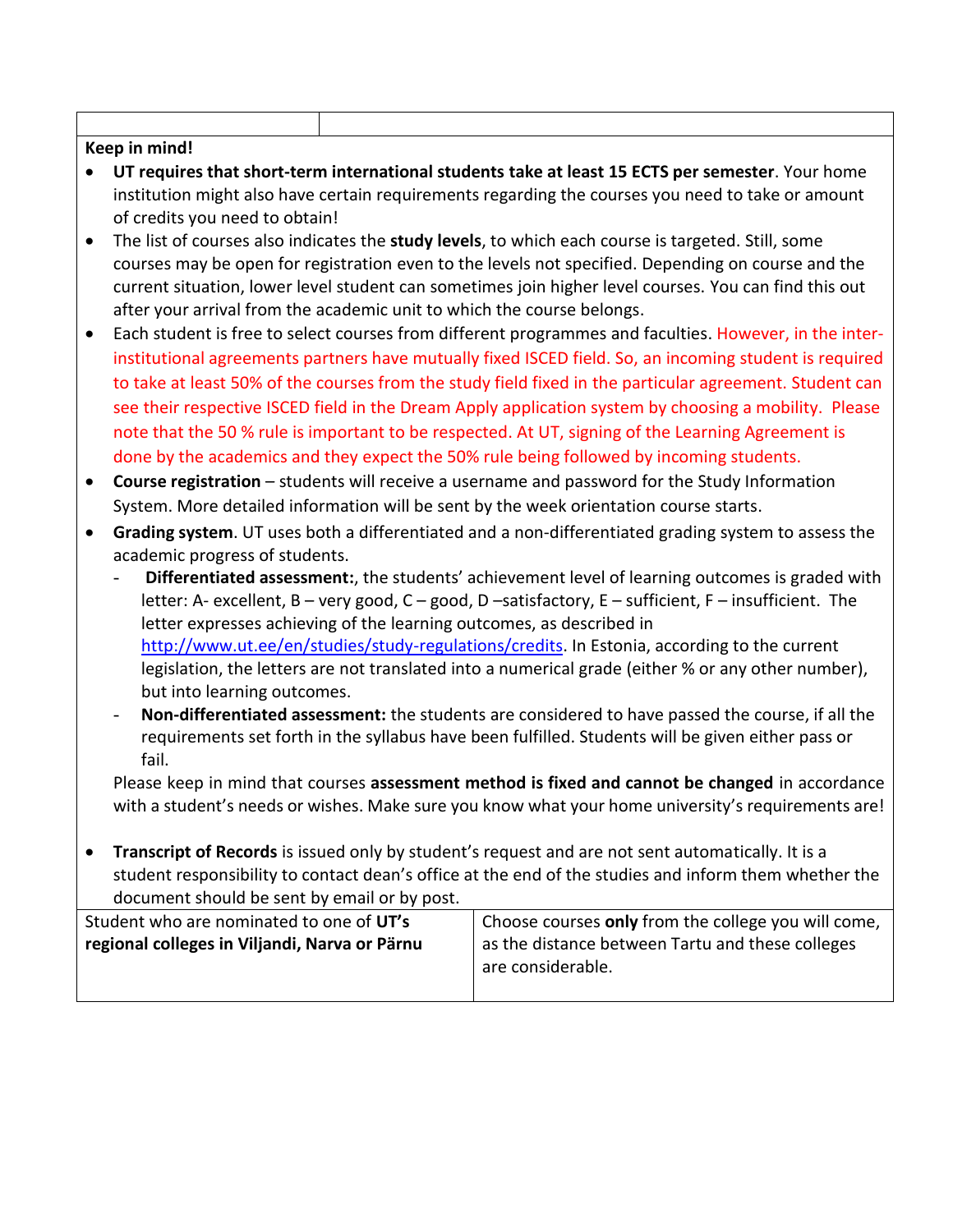### **ESTONIAN INTENSIVE LANGUAGE COURSES (ESTILC)**

| <b>Information about ESTLIC</b> | http://haridus.archimedes.ee/en/estonian-intensive-language- |
|---------------------------------|--------------------------------------------------------------|
|                                 | courses-estilc                                               |

Please note! ESTILC is not part of the Learning Agreement. Students will get an additional certificate for it.

# **ACCOMMODATION (in Tartu)**

**All housing options in Tartu are described here:** [ut.ee/en/welcome/housing](http://www.ut.ee/en/welcome/housing)

1. **Student Hostel for short-term studentsin Tartu and in Viljandi (students staying up to 10 months)** [campus.ee/en/applicant/application](http://www.campus.ee/en/applicant/application)

Monthly rent (for place in a twin room) 230 euros. The amount of deposit for those staying longer than one month is the sum equivalent to three months' rent – 690 euros (one-month rent is 230 euros). **NB!** All short-term students need to pay their deposit right after receiving an accommodation offer, since the payment must reach the hostel within 10 days from receiving the offer. Accommodation at the student hostel is provided ONLY for the fixed period (as the period stated in the student's admission letter).

#### **Application deadlines for student housing:**

Application period for autumn semester: **June 1- 10.** Application period for spring semester: **January 1-10.**

 $\triangleright$  If the studies start any other time, outside semester, the application deadline is not fixed.

**2. Other options or private apartments**

[ut.ee/en/welcome/housing](http://www.ut.ee/en/welcome/housing)

Student who are nominated to one of **UT's regional colleges in Narva or Pärnu** will get information about accommodation procedure directly from the college coordinator